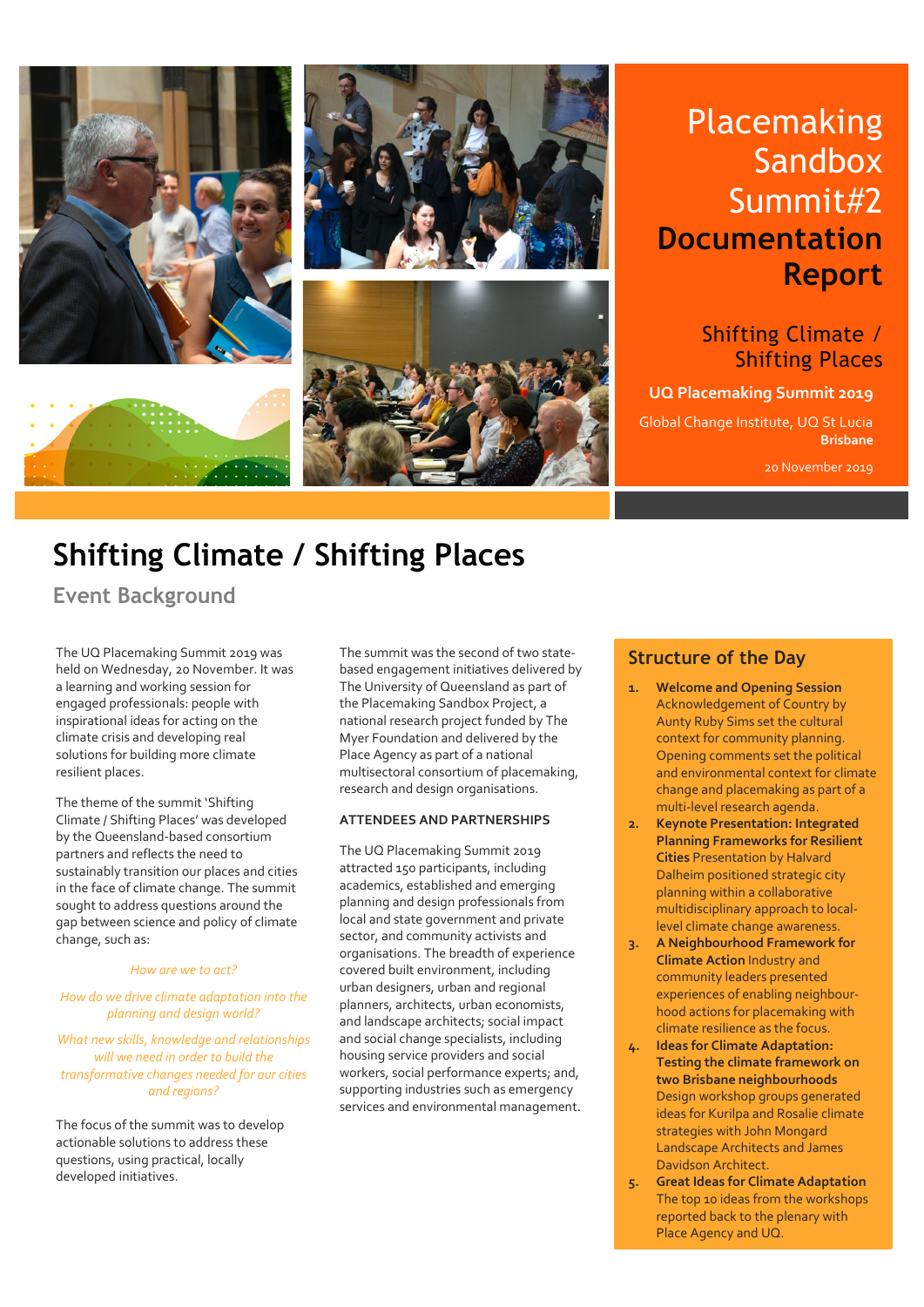





**Summit Findings**

## **CLIMATE CHANGE AND PLACEMAKING IN CONTEXT**

There is a dramatic lag between the science and policy of climate change. We have 10 years to adapt to a climate of plus 2 degrees. Current planning and design need to change right now as we ramp up from mitigation and resilience toward the profound adaptation needed for the climate crisis.

We need to build places to deal with far higher amounts of physical adaptation to heat, water, fire/smoke, flooding and disruption of urban, economic and social systems. These are challenges beyond amenity and are required for survival.

## **WELCOME TO COUNTRY AND OPENING COMMENTS**

Dr Sébastien Darchen, Senior Lecturer, The University of Queensland, welcomed guests and participants and provided an overview of the day.

Aunty Ruby Sims, a Mununjali and Wangerriburra Elder, opened the summit with an engaging Welcome to Country. Aunty Ruby emphasised the significance of community in developing actions for climate resilience and finding the 'common unity' and shared language to make change. Importantly, creating shared, accessible and welcoming places to have 'courageous conversations' in our communities is critical to applying the knowledge that we have and bringing solutions to fruition.



Aunty Ruby reminded the audience that discussions about climate change are not new, but our systems have been preventing us from making any real change. As a community, we have the power to bring to action the changes our built environment and communities need if we apply an egalitarian approach, make the most of traditional custodial knowledge, and practice the 'land-based way of doing things'. Encouragingly, she said:

## *"we know how to adapt… now is the time for truth-telling, learning and growing together."*

Opening comments set the political and environmental context for placemaking and climate action.

Professor Mark Blows, Pro-Vice-Chancellor (Research), The University of Queensland, posited that the recent Australian bushfires are a reminder that our ecological and social 'new normal' has shifted. There is a new urgency to implementing climate-adaptive planning that is responsive to creating liveable centres, while balancing population growth, infrastructure planning and commerce.

The Honourable Jackie Trad MP for South Brisbane electorate, Deputy Premier, Treasurer and Minister for Aboriginal and Torres Strait Islander Partnerships, explored Queensland's potential to sustainably transition its cities in the face of climate change. As more than half of the world's populations live in cities, it is essential that people and spaces are climate resilient. The impact of climate change is everywhere, and it is not a future proposition, but a real and immediate phenomenon being experienced here and today. Politicians and changemakers need to turn despair and fear into hope and action through exchanging ideas, collaboration, and making places that support adaptation.

Malcolm Middleton OAM LFRAIA, Queensland's Government Architect, reflected on a 1971 conference titled 'The Consequences of Today'.

With the topics aptly transferrable, Malcolm made linkages between environmental thinking of almost 50 years prior where it was suggested that there is "only one endangered species – man. We are the endangered species. The problem lies with us." The difference is that in 2019, there is a clear urgency for environmental issues and community planning that is more climate sensitive.

## **KEYNOTE PRESENTATION: INTEGRATED PLANNING FRAMEWORKS FOR RESILIENT CITIES**

Halvard Dalheim, Executive Director, Strategic Planning Integration, NSW Department of Planning, Industry and Environment, presented the keynote address for the summit on metropolitan planning, climate change and place.

Halvard emphasised the need for integrated collaboration between local council, regional and state governments in order to create plans that are meaningful, informed by data and are implemented at the right level. This means understanding micro-level challenges and opportunities in neighbourhoods to deliver macro-level plans for the whole city. In this way, there is a 'hierarchy of place direction' for planners and strategy-makers to follow.

This hierarchy of place direction means:

- Metropolitan level: creating integrated land use and transport plans that respond to the location where jobs growth is occurring.
- District level: allowing development for more centres, an open space network for the centres and more transport connecting centres.
- Sub-district level: making transport connections clear and detailed to allow for better policy support.
- Neighbourhood level: making provisions for more housing in the right locations to support jobs growth in the centres with accessibility to transport.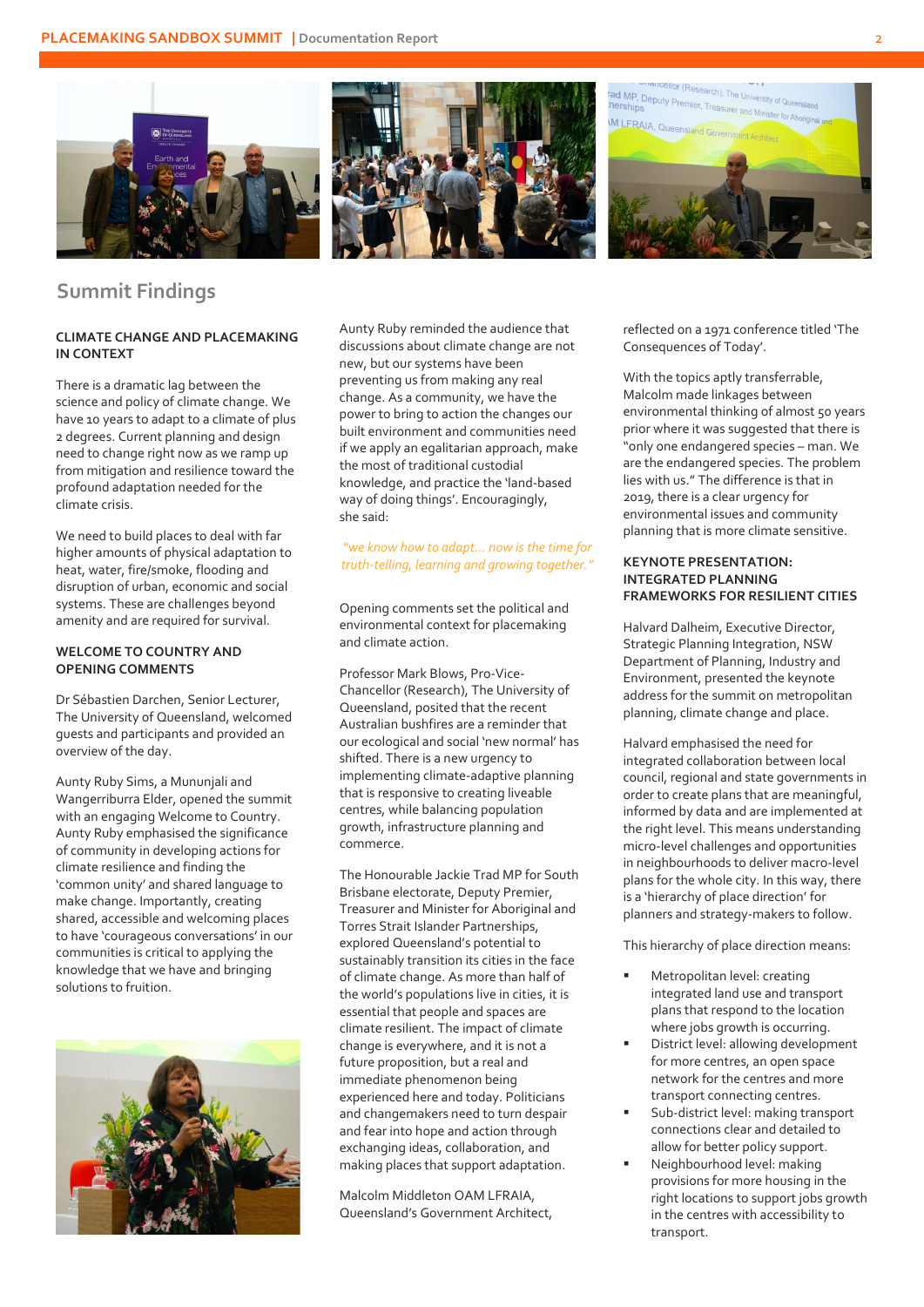

Metropolitan plans play a very important role in delivering local outcomes and have a direct role in placemaking. Integrated land use and transport planning, for example, are mitigation areas and considered 'core planning'. Planning practitioners and policy makers have the power to respond to climate change directly through their core planning roles. It requires local knowledge, collaboration across government levels and an integrated approach to communication.

The future climate of plus 2 degrees will have different impacts in different parts of the city and on different people. Municipal councils have valuable knowledge about the micro-climates and vulnerable groups in their local area. There needs to be a deep understanding of local needs that gets communicated up to the regional plan and there should be a robust feedback loop back to the local area. This practice of integrated collaboration and implementing plans that are responsive to micro-climates needs to become business as usual and not a case study.

While all municipal plans of major Australian cities mention the need to transition to a low-carbon society and be more responsive to climate change, those plans need to be integrated vertically between state and regional governments and horizontally across neighbouring councils. The messages in the multi-level plans need to be clear, coherent and align with each other.

Halvard stressed the economic cost of natural disasters that are set to increase with current climate predictions. At present, natural disasters cost NSW about \$3.6 billion per year and this is expected to increase to \$10.6 billion per year by 2050 if no climate action is taken. Integrating strategic planning across the multiple levels of government and addressing climate adaptation in those plans has an economic benefit to the state.

## **A NEIGHBOURHOOD FRAMEWORK FOR CLIMATE ACTION**

Industry leaders presented their experience on how to enable neighbourhood actions for climateresilient placemaking. The session was chaired by Stephanie Wyeth, UQ's

Professional Planner in Residence. Speakers in this session were:

- Bob Spiers, an advisor on climate risk, natural resource and environmental management who presented on planning for resilient adaptation;
- Pam Bourke, a community development and engagement practitioner who focussed on the social dimensions of adaptation;
- John Mongard, a landscape architect and award-winning placemaking designer who unpacked what a plus 2 degrees change means for a zerocarbon city and country, focussing on placemaking and adaptation; and
- James Davidson, a leading designer and architect on climate change adaptation and flooding explained his experience with creating adaptive buildings and neighbourhoods.

Collectively, they shared their practitioner and personal experience from two neighbourhoods: the Kurilpa peninsula in West End and Rosalie village in Paddington. Key insights from the presentations and discussion included:

## **Sense of urgency:**

- $\boxtimes$  Climate change is happening now and climate action is up to us, as members of our own communities. We cannot wait for direction from our local, regional or state governments to guide us and community resilience and place design is integral to our future city living.
- $\boxtimes$  How we use the built environment is changing as the climate changes. There will be greater needs for more water play areas and public places need to be safer at night for all users.
- $\boxtimes$  Business as usual should not be our objective, we need radical change in how we design and shape our built environments.
- $\boxtimes$  Greater consideration needs to be given about how more frequent hotter days, smoke haze, and extreme weather events will be challenging for more vulnerable groups (including the old, young, disabled, homeless, mental health challenges, visitors, preexisting health issues, etc).
- $\boxtimes$  The consequence for inaction and continuing with 'business as usual' is that more places and more people (particularly more vulnerable people) get impacted during extreme weather events and the economic, social and environmental cost to society increases.

*There has been \$15.6 billion damage to assets in Queensland since 2015.*

## **Sense of community:**

- $\boxtimes$  There needs to be a mindset change at the neighbourhood level to encourage local action and make change.
- $\boxtimes$  Healthy community resilience to create change = regaining knowledge and skills (e.g. growing food), rebounding from setbacks (e.g. replanning and planning better built environments), and resetting expectations about what is enough (i.e. changing consumption patterns).
- $\boxtimes$  Need to make sure that the most vulnerable members of our community are involved in any level of strategy around climate crisis response.
- $\boxtimes$  Dialogue with all community members can help to bridge the gaps between denial, despair and disinterest to robust relationships and collaboration.
- $\boxtimes$  Climate adaptation starts with place. Communities are the drivers of climate action and placemaking. People need the tools to adapt their places to the changing climate.

*Climate change is a place crisis. We need to learn how to adapt our placemaking quickly and collectively for it to be sustainable enough by the time they come to fruition in 10 years' time.*

## **Realisation of actionable tasks:**

- $\boxtimes$  A local-level strategy, developed by community members at a neighbourhood level, can help to make a shift from the consequencetakers (recipients of change) to consequence-makers (changemakers).
- $\boxtimes$  Action can be achieved by planting verge gardens, greening hardstand and being 'flood smart'.
- $\boxtimes$  Understanding flood patterns to help community members and practitioners plan neighbourhoods better and develop design guidelines that are character-sensitive but also flood-resistant.
- Lobbying for fair insurance practices for flood resilience measures.

## *Some locations and their people are more vulnerable than others to climate change: the social dimension of adaptation is an important topic.*

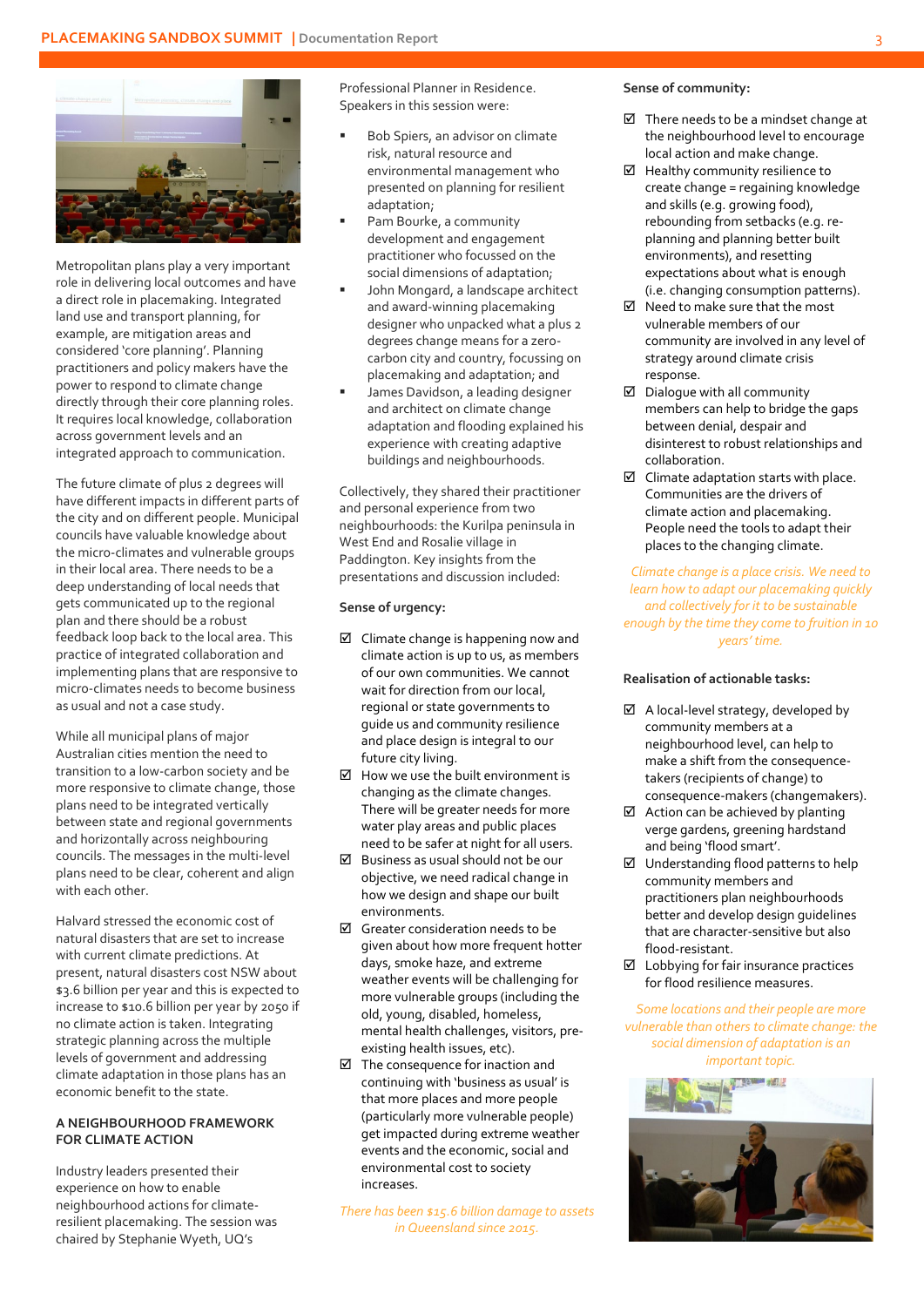

## **IDEAS FOR CLIMATE ADAPTATION: TESTING THE CLIMATE FRAMEWORK ON TWO BRISBANE NEIGHBOURHOODS**

A climate adaptation co-design workshop was facilitated by John Mongard Landscape Architects, using a curated program of workshop activities codesigned with James Davidson Architect, UQ Project Team and community leaders The afternoon showcased a way for any group or community to use for their own neighbourhood to prepare themselves for the shifting climate in the coming years. Grassroots action is likely to be the forerunner for governmental action. Therefore, a climate strategy developed in communities using local knowledge intentionally designs and develops the urban setting to respond to shared experiences and future climate-related hazards.

Two Brisbane suburbs were chosen that have been affected by flooding in the recent past. The inner-city Kurilpa area in the West End peninsula and the middlesuburb neighbourhood of Rosalie in Paddington were the focus areas for the design workshops. Groups of seven brainstormed climate-resilient design solutions that envisaged these Brisbane suburbs in the Summer of 2030 (plus 2 degrees) under four themes:

- Flooding
- Extreme heat
- Vegetation
- Adaptive communities

The groups brainstormed ideas to counter the extreme flooding and hot weather events and found that ideas from each scenario complemented one another. For example, prioritising vegetation and tree planting would reduce the intensity of hot weather events, provide a permeable surface to increase stormwater retention (to be reused for other purposes), and enhanced green space would provide opportunities for greater community interaction.



Other suggestion for local adaption included:

- Adapt and design buildings that provide shade
- Consider the local strengths and assets within the street or neighbourhood and work with that
- Consider the needs of the most vulnerable in any planning and design

Participants were high engaged in the workshop discussions and designthinking. Given the nature of the program, the role of table facilitators was critical for ensuring all participants had the opportunity to contribute and that each group completed their task. Attendance was maintained throughout the 2.5 hour session. One participant commented that the afternoon workshop was *"such an empowering process."*

## **UQ CLIMATE CHANGE SUMMIT EVALUATION**

The UQ project team distributed an evaluation questionnaire for summit attendees to provide feedback about their experience. There was a total of 31 respondents, though not all of the questions were compulsory.

Over 60% of respondents found the summit useful to identify meaningful actions that they can take in their own community to respond to the changing climate. Finally, 84% of respondents said that they were extremely, very or somewhat likely to use the planning and design strategies they learnt at the summit in their own practice or community.

All respondents reported the summit to be a positive experience. Almost all respondents (96%) thought that the mix of speakers and workshops was valuable to help their understanding of climate change adaptation practice. About 80% of respondents found the afternoon workshops either very helpful or somewhat helpful for exploring design strategies and tactics to manage climate change impacts at the local level.



When asked which two climate change challenges the project team should provide more information/ dialogue about in the next 12 months, the responses were split. Almost half of the respondents (n = 15, 48%) said that environmental design for climate change adaptation (landscape, biodiversity, water, heat) should be the top priority, followed by Indigenous Australian perspectives on climate change adaptation ( $n = 11$ ,  $35\%$ ).

Each of the following categories had about a quarter to a third of respondents' support (n= 8-10, 25%-32%): communityled planning and action; infrastructure planning; neighbourhood planning and design; and, city policy and strategic planning. The remaining answers received less than  $25\%$  (n = 1-7): social planning (disaster preparedness, community resilience); individual householder strategies; economic, technology and innovation; and, global perspectives.

## **Next Steps:**

## **FUTURE THINKING: WHERE TO NEXT FOR THE RESEARCH AND PRACTICE AGENDA**

At the end of the summit, a number of question marks remained about how to deal with climate change adaptation. Some themes associated to climate change adaptation and planning require further research:

- 1. The governance of climate change adaptation: who should lead the process? Should it be a communityled process?
- 2. How do we determine the population that are the most vulnerable to climate change, what are the criteria to be used to determine which population are the most vulnerable?
- 3. In terms of planning policies: are there areas in Queensland that need to be prioritised over others? How do we determine those priority areas?

The UQ Project team will advance discussions with practitioners and climate change experts through industry engagement activities.